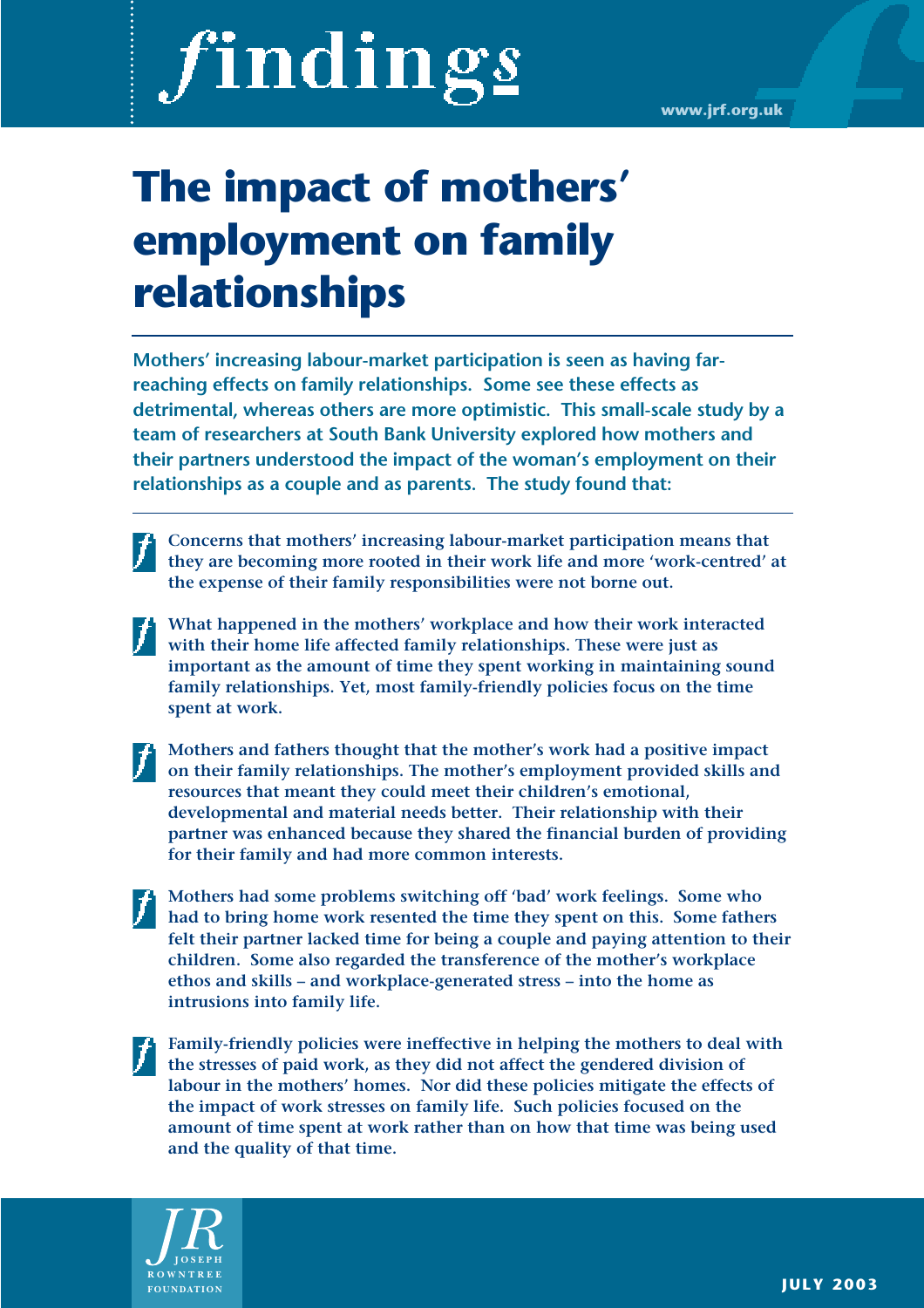#### **Background**

The proportion of working mothers with dependent children is increasing, especially among those with children under the age of five. Although the majority of mothers work part-time, increasing numbers are working full-time. Dramatic increases in mothers' employment are seen as having important effects on family life. Some argue that it makes mothers think of themselves as self-sufficient individuals rather than as someone who prioritises their home life and family relationships. Others see it as leading to more equitable relationships between both partners in a couple, and to parents devoting quality time to their children.

The findings from this small-scale study do not wholly support either the negative or the positive perspective. This suggests that these theories tend to over-simplify working mothers' lives.

The researchers interviewed 37 mothers and 30 fathers in couples who had at least one pre-school child. The mothers were working in a hospital or in an accountancy firm. All the mothers in the study had strong, traditional views about what being a 'good mother' and a 'good partner' was about. Employment did not necessarily lead to more egalitarian relationships with their partners.

In fact, most of the mothers and fathers interviewed subscribed to highly traditional and stereotypical views about the gendered division of labour within the home. The mothers had primary responsibility for the home and the conduct of family life. Mothers who worked full-time were just as concerned as those working part-time to 'be there' for their children and to meet the needs of their children and their family.

#### **Dynamics of home and work time**

Family-friendly policies and flexible working practices focus mainly on the management of mothers' work time and the amount of time they spend at work. However, the findings from this study suggest that employers may also need to address other key issues which have an impact on family life, such as:

- workplace ethos and working practices; and
- the extent of autonomy and control that mothers experience in the workplace.

#### *Workplace ethos and working practices*

The mothers' understanding about the meaning of work was shaped by their workplace ethos. Those working in the hospital had a strong investment in, and commitment to, caring for the local community. They talked about their work as "making a difference" and "playing a part", reflecting the hospital's mission of "serving the community".

By contrast, the mothers working in the accountancy firm had a far more individualistic relationship to work. This was framed around the personal benefits they received from their employment (especially monetary rewards such as cash incentives and bonuses) and individual endeavour, rather than social value. Again, this reflected the firm's mission: "dedicated to client satisfaction".

Many mothers saw their work identity, work skills and their feelings about work as affecting their family relationships and home life. In particular, they felt that transferring their work ethos and skills had a positive impact on family life.

**"In nursing you can't just leave the work behind you when your shift is over … If my husband is not feeling very well he's expecting me to become the nurse, and other family members do the same thing." (Mother working in the hospital)**

**"I've learnt negotiation skills and I have taught my children negotiation skills and they use it effectively." (Mother working in the accountancy firm)**

#### *Autonomy and control*

Autonomy relates to the amount of self-determination and flexibility an employee has in deciding how to spend their time, on what, with whom, and where. Control is about the extent to which an employee manages resources and staff and has a leadership or a strategic role within the organisation.

The mothers saw quality of time as an especially important resource in their workplace, particularly in regard to monitoring and demands on time. In the hospital, mothers in higher status jobs saw themselves as having low 'time sovereignty' because of an increased emphasis on managerialism. By contrast, in a devolved organisational structure, mothers in lower status jobs in the accountancy firm tended to see themselves as having high levels of time sovereignty.

**"What I like least about my job is that increasing amounts of my time is spent on paperwork, which leaves less time for patient care … you have no control because things are out of your hands." (Mother working in higher status job in the hospital)**

**"I have a lot of responsibility … I have to think fast and make decisions quickly because there's no one there to check with … The job allows me to use my own initiative and I have lots of freedom." (Mother working in lower status job in the accountancy firm)**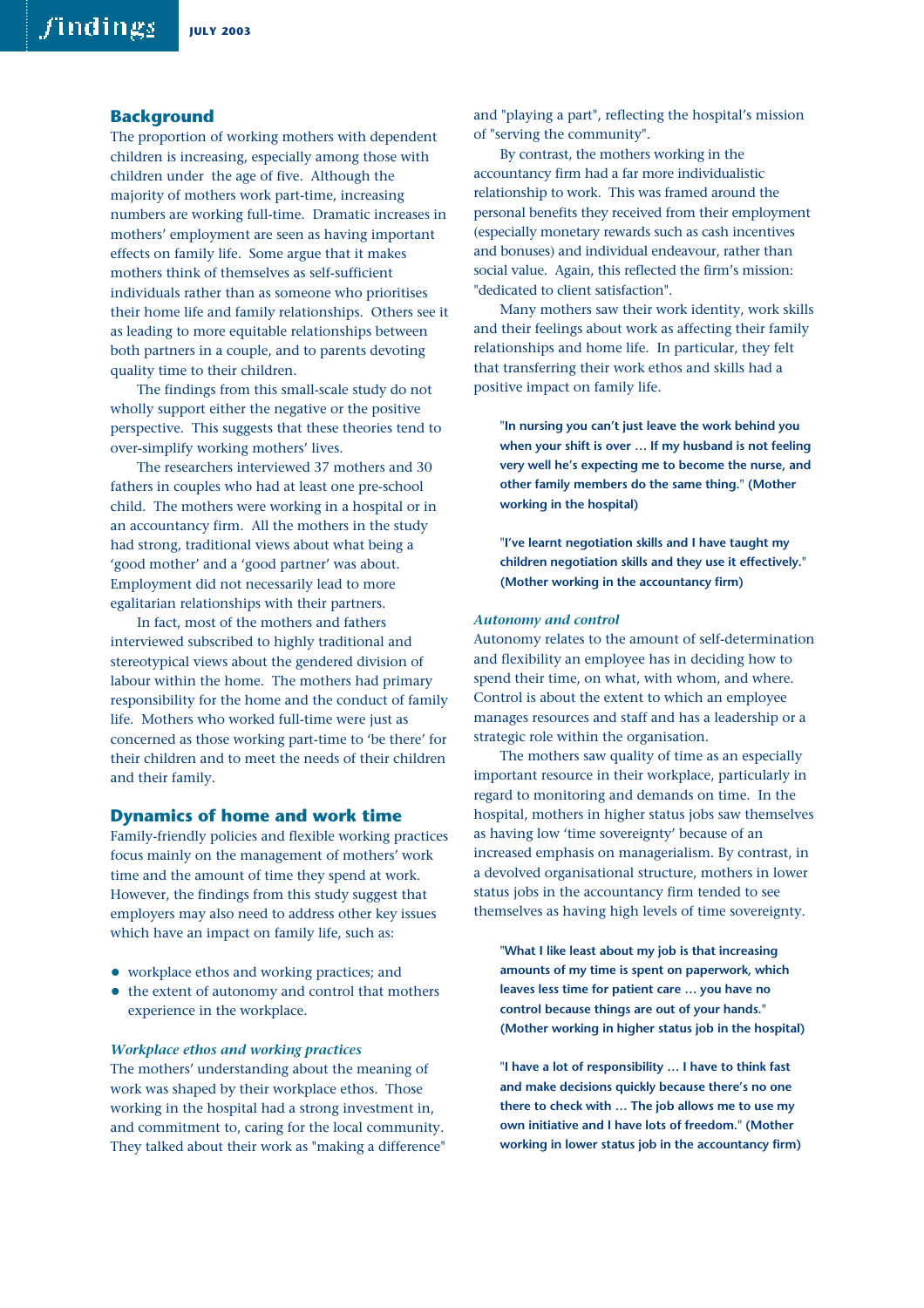# **The mothers' views of the impact of their employment on family relationships**

The mothers in the study regarded themselves as being responsible for meeting their family's needs. They largely saw their employment as supporting this responsibility, but sometimes felt that it could make family relationships difficult.

Most mothers thought that their employment had important beneficial effects on their relationships with their children and with their partner. They saw their employment as helping them to meet their children's emotional, developmental, social and material needs, and felt that their children largely appreciated this.

Many mothers also stressed the importance of being a good role model for their children.

**"[My daughter] said 'Mummy, I want to be like you when I grow up, I want to go to work'. I was really touched and I could see that my going to work is a positive influence on her."**

In addition, they spoke about how they valued the time they spent with their children.

**"I have less time with them, but I value that time with them. When you're at home with them all the time, you take your time with them for granted. I have a much better relationship with them by going to work."**

The mothers felt that sometimes their employment could have a negative impact, because they had too much to do and were tired when they got home. They could also feel that their children sometimes resented them working if it cut into times when the children wanted to be with their mother. However, such drawbacks were not the most prominent feature of the mothers' accounts.

The mothers were concerned with being a 'good' partner as well as a 'good' mother. In terms of providing their partner with a comfortable home environment, some of the mothers emphasised how they tried to ensure that their employment had as little impact as possible. Others regarded their paid work as a feature of a sharing relationship, for instance, by providing financially for their family, so that their partner was not the sole economic provider. Some mothers stressed that their work enhanced their relationship with their partner by creating common interests.

**"We're supportive of each other's work … that creates a bond between us."**

Where mothers took work home with them, this did not always cause problems, but it could sometimes cause resentment. The mothers could also find it hard to 'switch off' from work, and brought their feelings about work home with them. This could be in a positive way, but they sometimes brought home work-generated stresses and strains which caused difficulties in their family relationships.

**"If I've had a good day it puts you in a positive frame of mind, I'm more bubbly and will spend more time playing with the kids … But when I've had a bad day, I have less energy, I'm drained and tired, all I want to do is sleep and so I'll want to spend less time with them."**

Other mothers viewed work as having a limited influence on their home and family relationships.

**"When I leave work that's it, I don't think about it until I come in again the next day."**

### **The fathers' views**

Most fathers felt that the mother's work was beneficial and facilitated family life. They talked about it enhancing the quality of their relationship together, and recognised the way in which work enabled their partner to develop and express different aspects of her identity. They also appreciated having help in supplementing the financial costs of raising a family.

**"I couldn't imagine myself with a partner who chose to stay at home and who didn't have a life outside our family. For starters, what would we talk about? … [It's] good for the family because we can sit down together and plan financially for the future because we have two incomes to work with."**

The fathers also talked about how the mother's work benefited their children. They felt that it enhanced the quality of mother-child relationships, helped their children to develop useful skills, and provided them with a positive role model.

**"[Our son] can learn from her going to work because she may do something at work that she can use with him at home. Just talking to [him] about her day at work really helps his language and communication and skills."**

Many fathers particularly valued the mother applying her work ethos and skills to home life, for the couple and for their children. They felt proud and supportive of their partner's job.